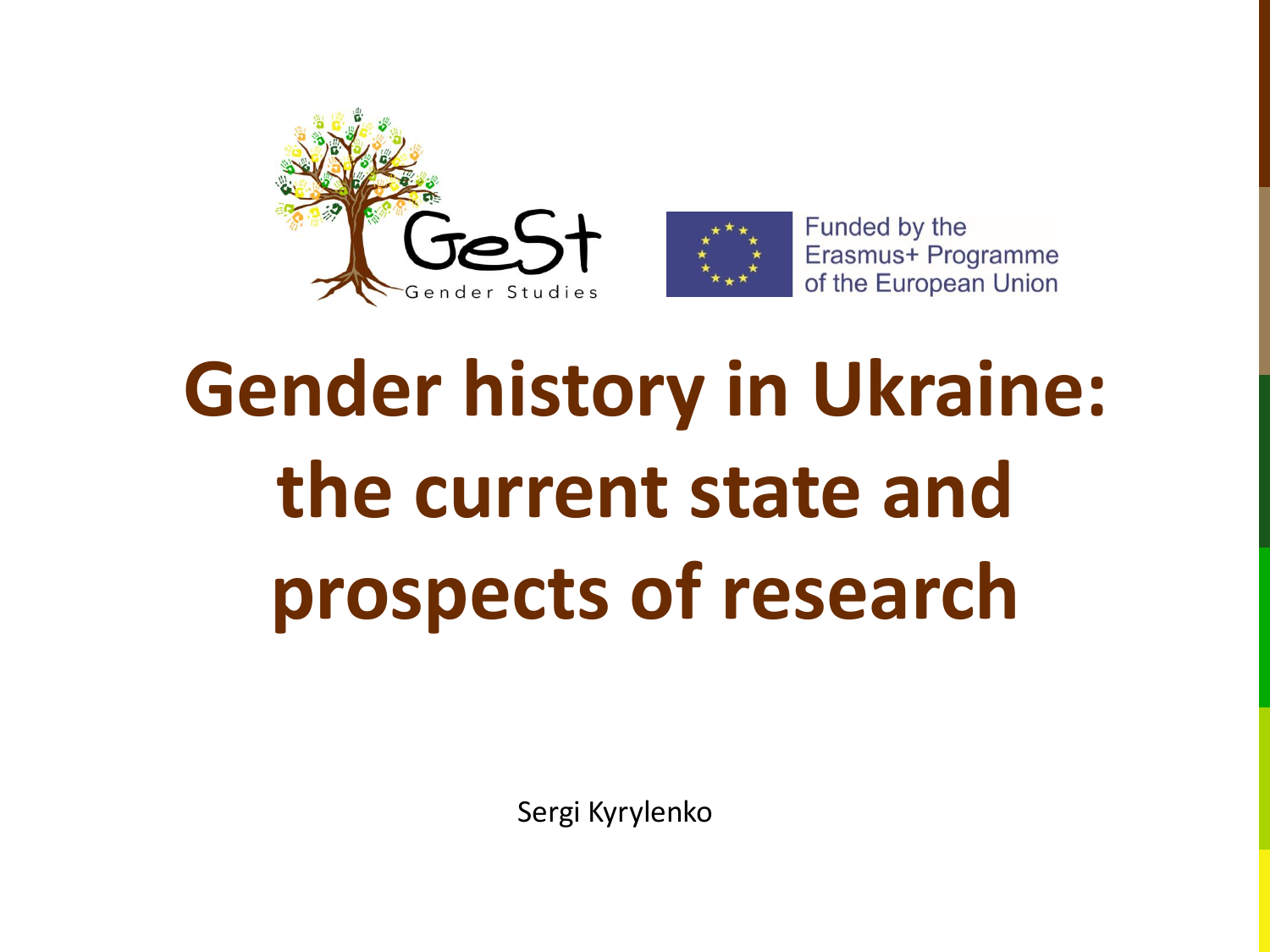#### Gender history as a special historical discipline

- the history of the formation and functioning of social relations, which are based on the perception of sexual differences
- the history of representations of "man" and "feminine" as a categories of social hierarchy
- the history of gender relations, as a system of relations of power and social control, expressed in gender ideologies and presented in gender representations



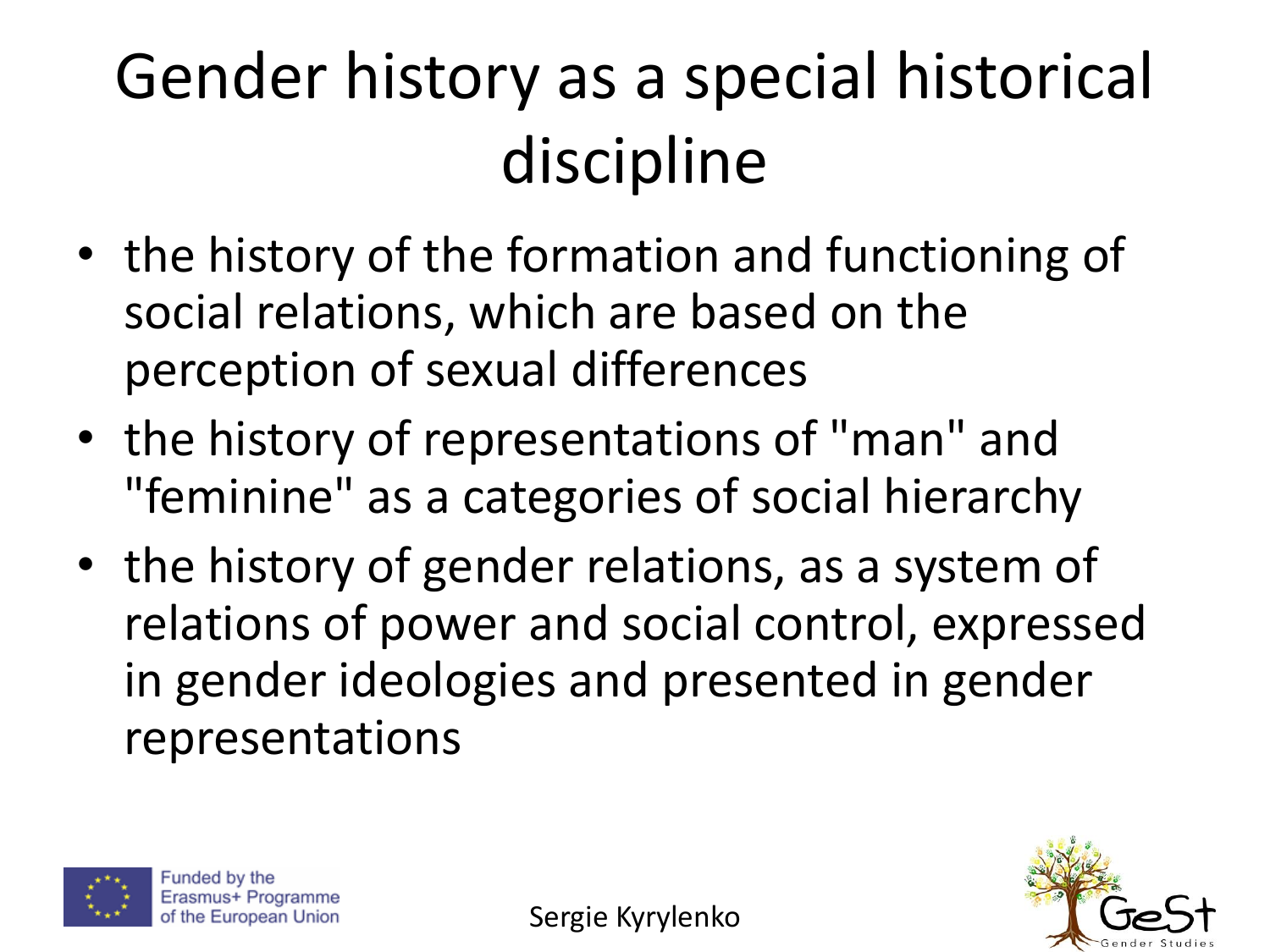### Prerequisites for the emergence of gender history

- Socio-political context
- Scientific and theoretical context
- Socio-demographic factor
- The emergence of women's research
- Historical feminology
- Men's History





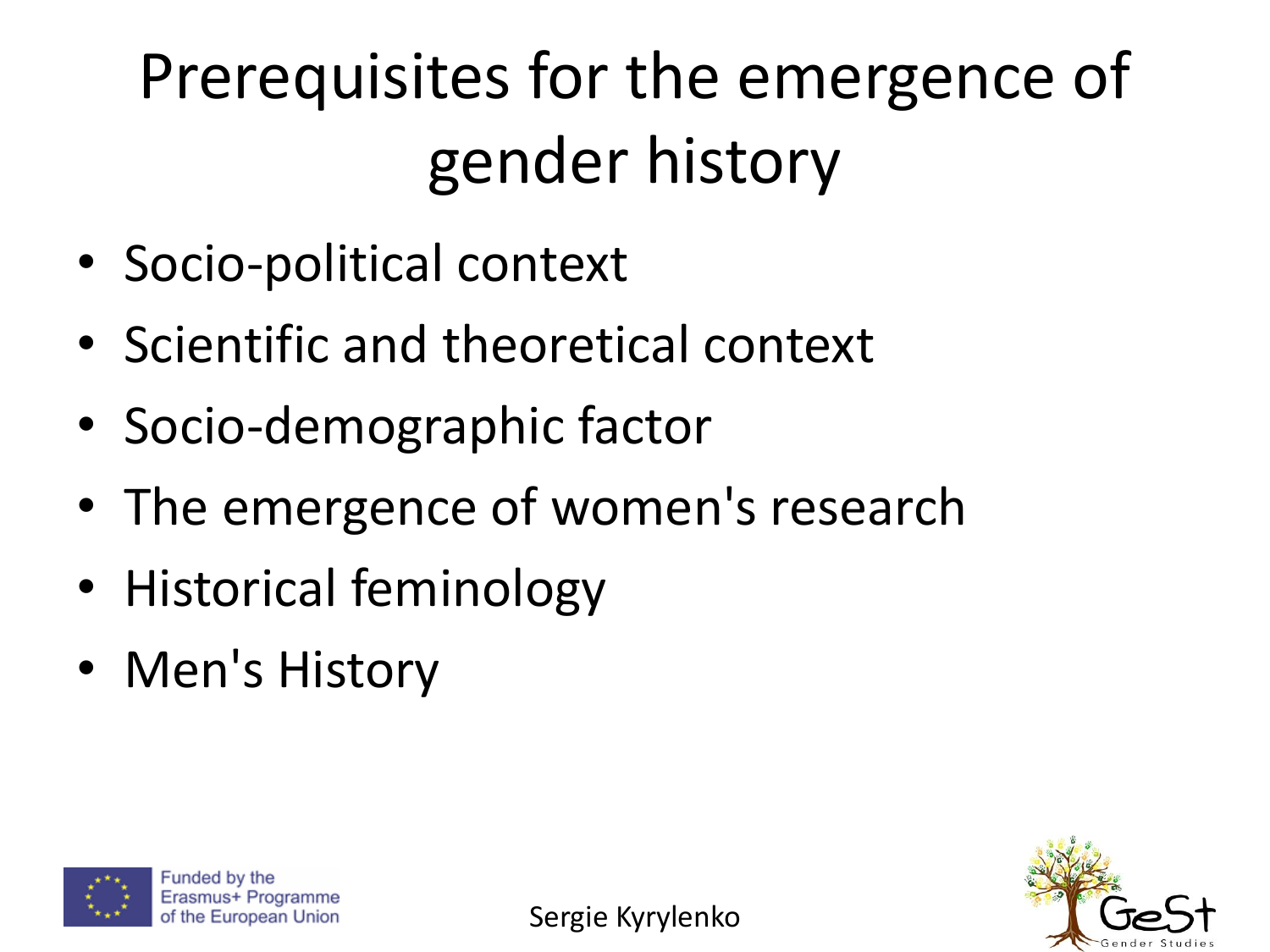#### The status of a woman in the socioeconomic sphere

- **woman in microscope (family)**
- **woman in macrosocium (society)**
- **woman in economic activity.**

(B. Borisenko, O. Boryak, I. Voronchuk, N. Gavrilyuk V. Hnatyuk, O. Gurzhiy, E. Druz, T. Zhurzhenko, O. Kis, O. Kravets, Z. Kuzel, N. Lavrinenko, A. Lysenko, E. Libanova, O. Malanchuk-Rybak, V. Masliychuk, A. Levytsky, I. Petrenko, A. Ponomarev, V. Rychki, L. Smolyar, N. Starchenko L. Stefanenko, T. Suplin, R. Chmelik etc.)



Funded by the Erasmus+ Programme of the European Union

Sergie Kyrylenko

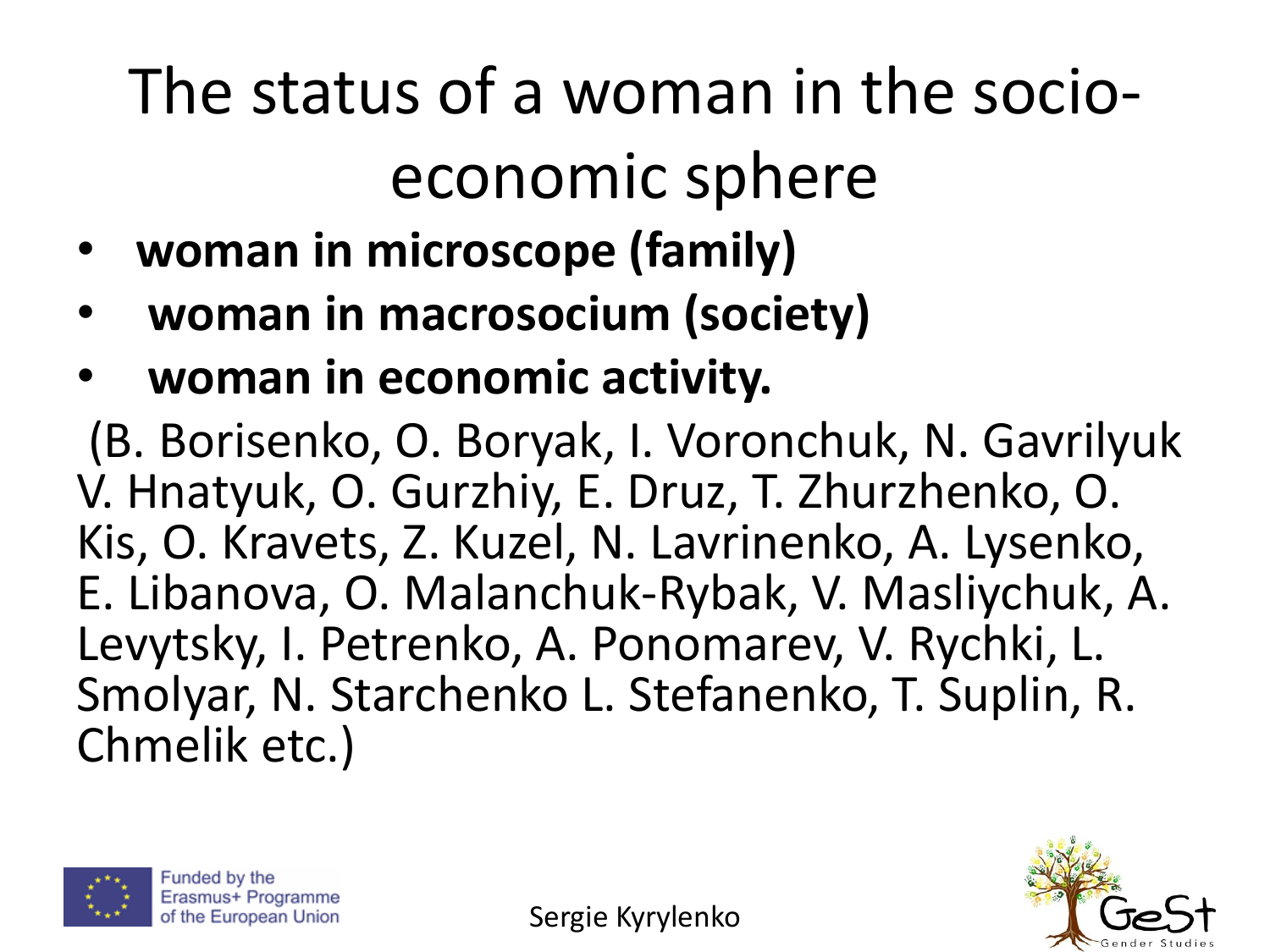#### **The status of a woman in sociopolitical relations**

- **woman in state politics**
- **woman in revolutionary processes**
- **woman & war**

(V. Abramova, M. Gavrishko, O. Gnatchuk, I. Grabovskaya, V. Golovchanskaya, I. Deinega, M. Dyaduk, G. Ivanushchenko, K. Kobchenko, O, Krivoshi, A. Lysenko, O. Lutsenko, О Malanchuk-Rybak, N. Mironets, O. Onischenko, T. Raevich, S. Svetlenko, A. Slugin, L. Smolar, etc.).





Sergie Kyrylenko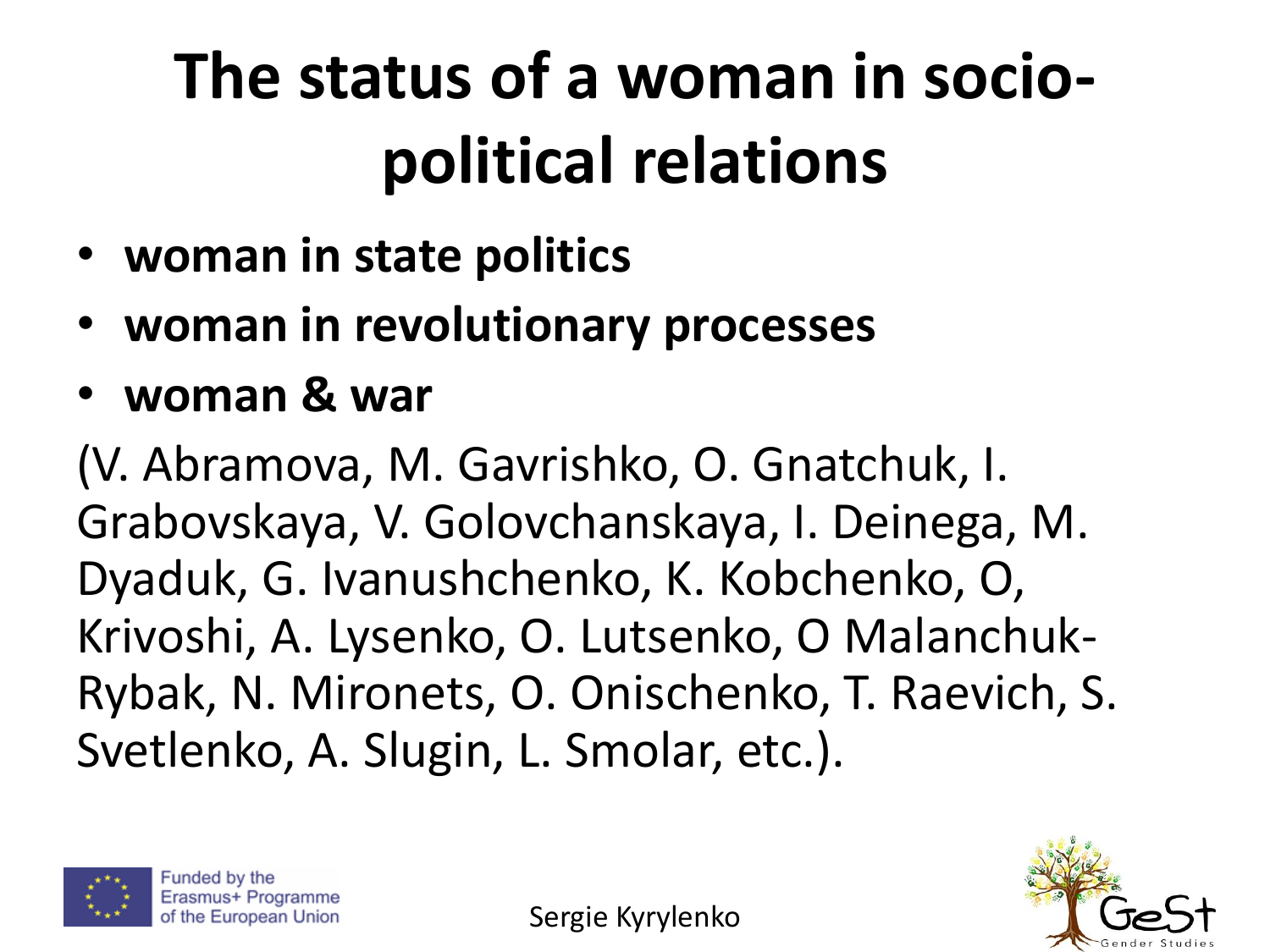#### Woman in the spiritual life of the Ukrainian people

- **woman & science**
- **woman & education**
- **woman & art**
- **woman & religion**

**(O. Anishchenko, G. Bondarenko, O. Boryak, I. Verba, V. Vihrchenko, A. Gamash, I. Golovaki, A. Davidyuk, V. Dobrovolskaya, L. Ershova, I. Zelenchuk, I. Ignatenko, O Kis, K. Kobchenko, A. Kotsura, L. Lobanova, I. Malinko, I. Matiash, L. Prymenko, K. Rudenko, S. Rudiy, T. Sukhenko, O. Styazhkina, I. Timchenko, A. Fomenko , T. Tronko, T. Shushari, N. Schwaibi, L. Shumrikova-Karagodina, etc.).**





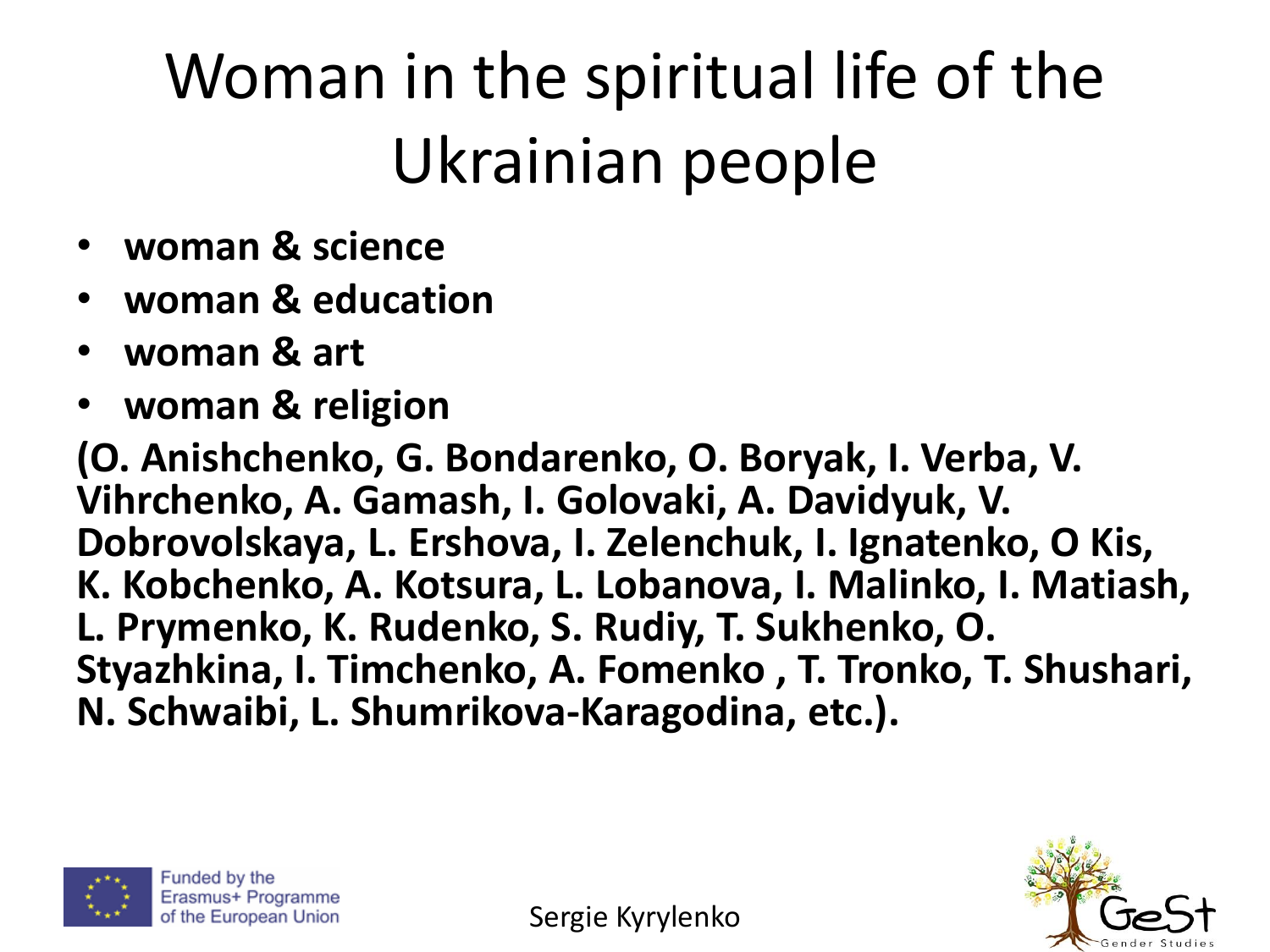## **Prospects for research**

- the history of the formation and functioning of the society stratified by sexual characteristics
- the history of representations of "man" and "feminine" as a categories of social hierarchy
- the history of self-determination of women and men.